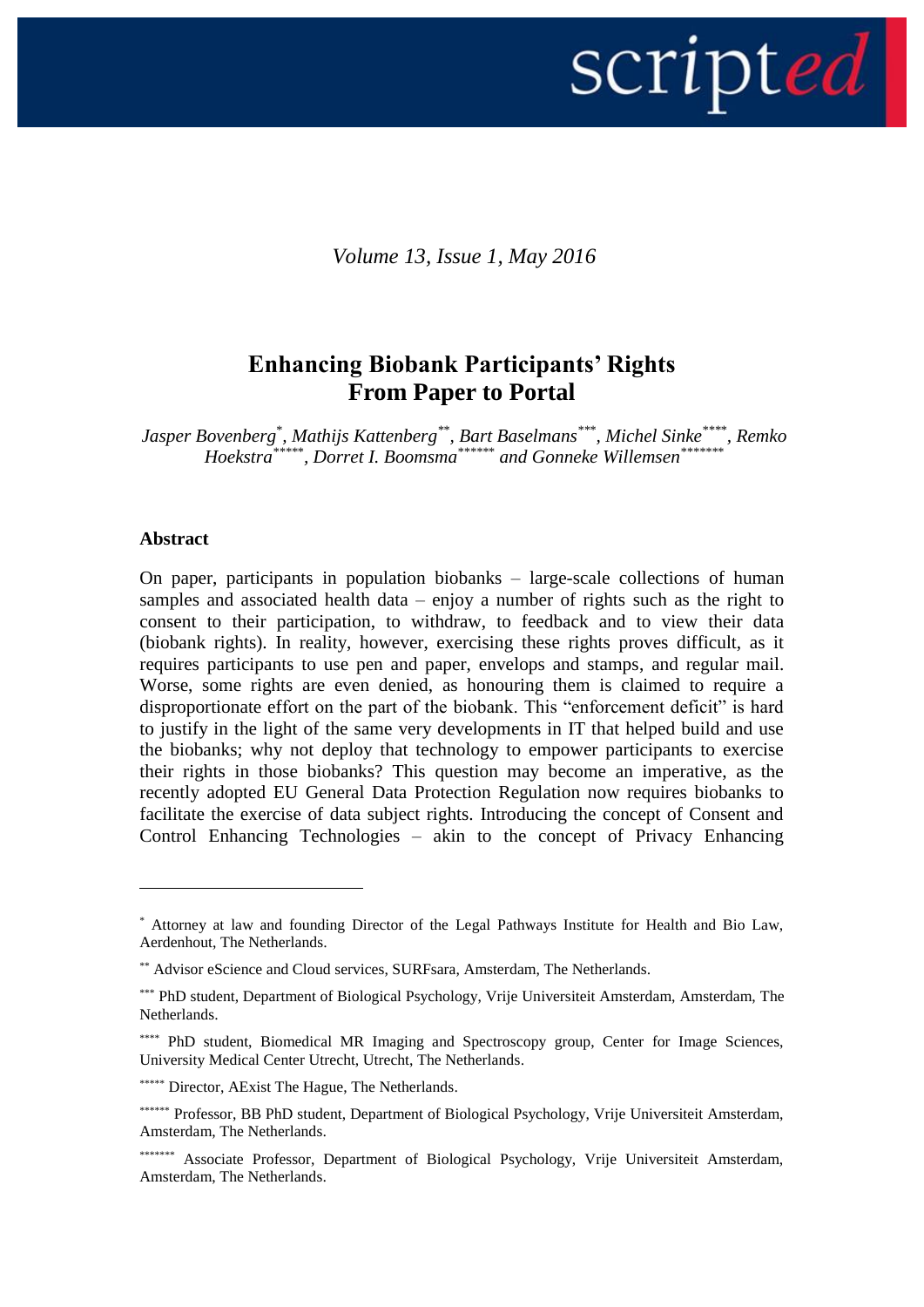Technologies – we have designed and delivered a digital biobank rights portal ("MyBiobank"), which enables participants in a population biobank to actually (i.e. digitally) exercise a number of their biobank rights. On the flipside, MyBiobank provides biobanks with a platform to: (i) reduce time and costs of organising and distributing questionnaires; (ii) honour participants' biobank rights and to meet statutory requirements; (iii) build and maintain trust and transparency among participants, researchers, research ethics committees, supervisory authorities, funders and the public; (iv) promote participant engagement; (v) "valorise" findings, knowledge and data; (vi) benefit from unsolicited, active contributions of the participant to biobank research and (vii) share benefits with participants by providing them with a digital avenue to get to see "what's in it for him or her." Notably, however, in the current version of MyBiobank, both the issue of withdrawal and the issue of feedback of genetic information remain to be resolved.

### DOI: 10.2966/scrip.130116.70



**EX NG NG** © Jasper Bovenberg, Mathijs Kattenberg, Bart Baselmans, Michel Sinke, Remko Hoekstra, Dorret I Boomsma and Gonneke Willemsen 2016. This work is licensed under a [Creative Commons Licence.](http://creativecommons.org/licenses/by-nc-nd/2.5/scotland/) Please click on the link to read the terms and conditions.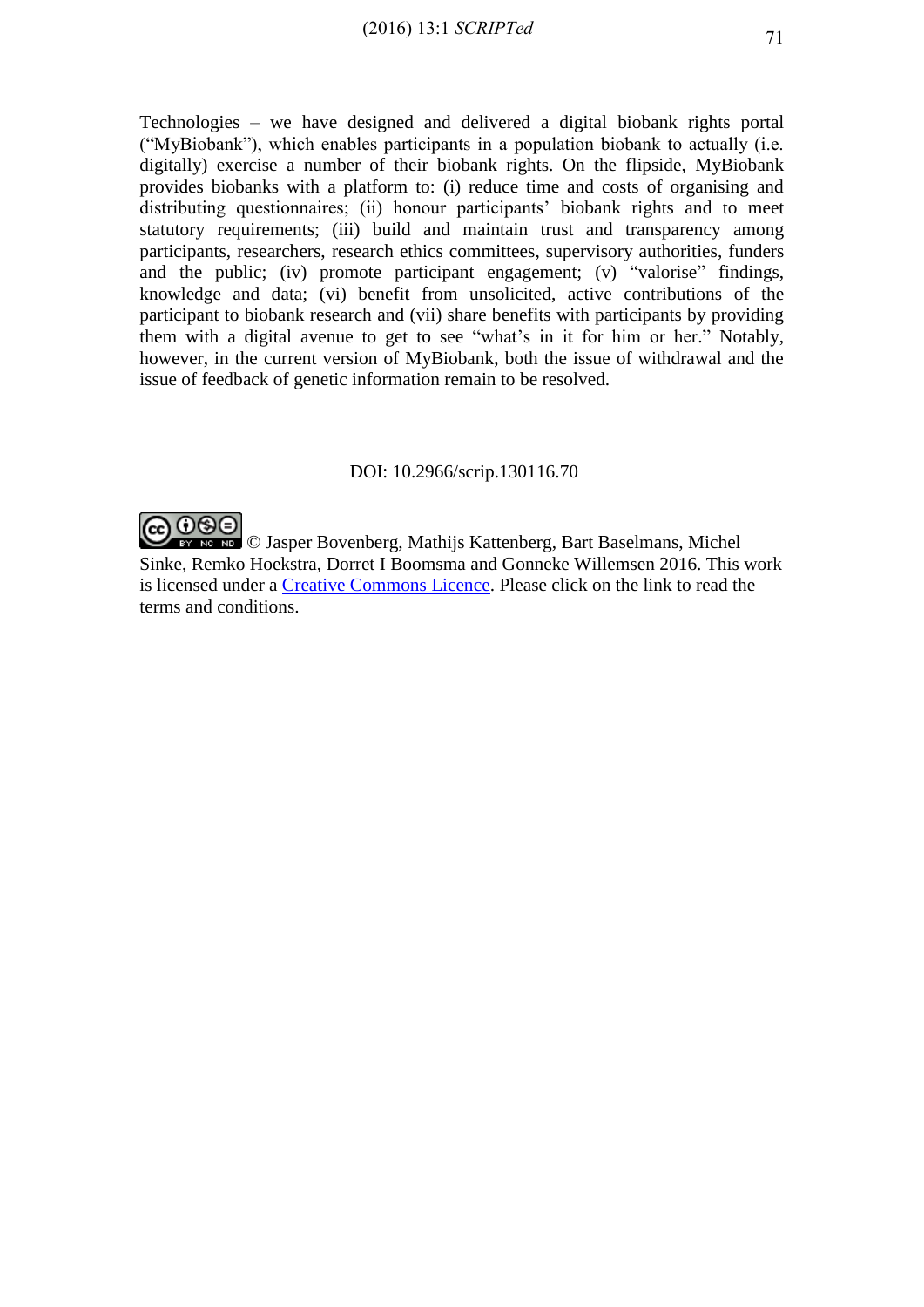# **1. Introduction: The Biobank Rights Enforcement Deficit**

*"Why should I fill in your questionnaire; if I don't get to see what's in it for me?"* 1

The rights of population biobank participants – to consent, to withdraw, to govern, to own, to share in the benefits, to feedback and to view their data (what we can term "biobank rights") – have been discussed in many papers.<sup>2</sup> They have also been the subject of many guidelines.<sup>3</sup> Some rights have even been written into law.<sup>4</sup> To date, however, this body of papers, guidelines and law on the books has only produced "rights on paper." It has failed to deliver the means by which biobanks can empower participants to actually and readily enforce their rights. Worse, some rights on paper are denied in practice, as their enforcement is claimed to require a disproportionate effort on the part of the biobank, which is typically funded for sample and data collection only, not for communications with participants.

This "enforcement deficit" is hard to justify in and of itself, but even harder in light of developments in information and communication technology (IT). Just as IT has been instrumental in reducing the effort required to build and use large-scale biobanks, that same technology may be deployed to empower biobank participants to enforce their rights in those biobanks. Recently, the concept of digital enforcement of rights was also adopted by the EU legislator in the European General Data Protection Regulation  $(GDPR)$ .<sup>5</sup> Recital 59 of the GDPR provides that modalities should be provided for facilitating the exercise of the data subject's rights under the GDPR, including mechanisms to request and, if applicable, obtain, free of charge, in particular, access to and rectification or erasure of personal data and the exercise of the right to object. The controller (e.g. a biobank) should also provide means for requests to be made electronically, especially where personal data are processed by electronic means.

In this paper, we describe a project which has done just that, by building an online application to elevate biobank participants' rights from paper to portal.<sup>6</sup> We discuss the issues we encountered, as well as the unexpected benefits of the application for the biobank. The source code of our application, which is now part of the Netherlands

<u>.</u>

 $1$  Anonymous (question asked by a participant in the Netherlands Twin Register).

<sup>&</sup>lt;sup>2</sup> A Cambon, E Rial-Sebbag and BM Knoppers, "Trends in Ethical and Legal Frameworks for the Use of Human Biobanks" (2007) 30 *European Respiratory Journal* 373-382.

<sup>3</sup> OECD, *Guidelines for Human Biobanks and Genetic Research Databases (HBGRDs)* (2009) available at<http://www.oecd.org/science/biotech/44054609.pdf> (accessed 30 Apr 16).

<sup>4</sup> See e.g. *Human Genes Research Act* of the Republic of Estonia, available at <https://www.riigiteataja.ee/en/eli/531102013003/consolide> (accessed 30 Apr 16). For a discussion of the recent *Biobank Act* of Finland (688/2012), see J Stjernschantz and S Soini, "A Big Step for Finnish Biobanking" (2014) 15 *Nature Reviews Genetics* 6.

<sup>5</sup> Regulation (EU) 2016/679 of the European Parliament and of the Council of 27 April 2016 on the protection of natural persons with regard to the processing of personal data and on the free movement of such data, and repealing Directive 95/46/EC (General Data Protection Regulation).

<sup>6</sup> For a similar project focusing on dynamic consent, see C Pattaro et al, "The Cooperative Health Research in South Tyrol (CHRIS) Study: Rationale, Objectives, and Preliminary Results" (2015) 13 *Journal of Translational Medicine* 348.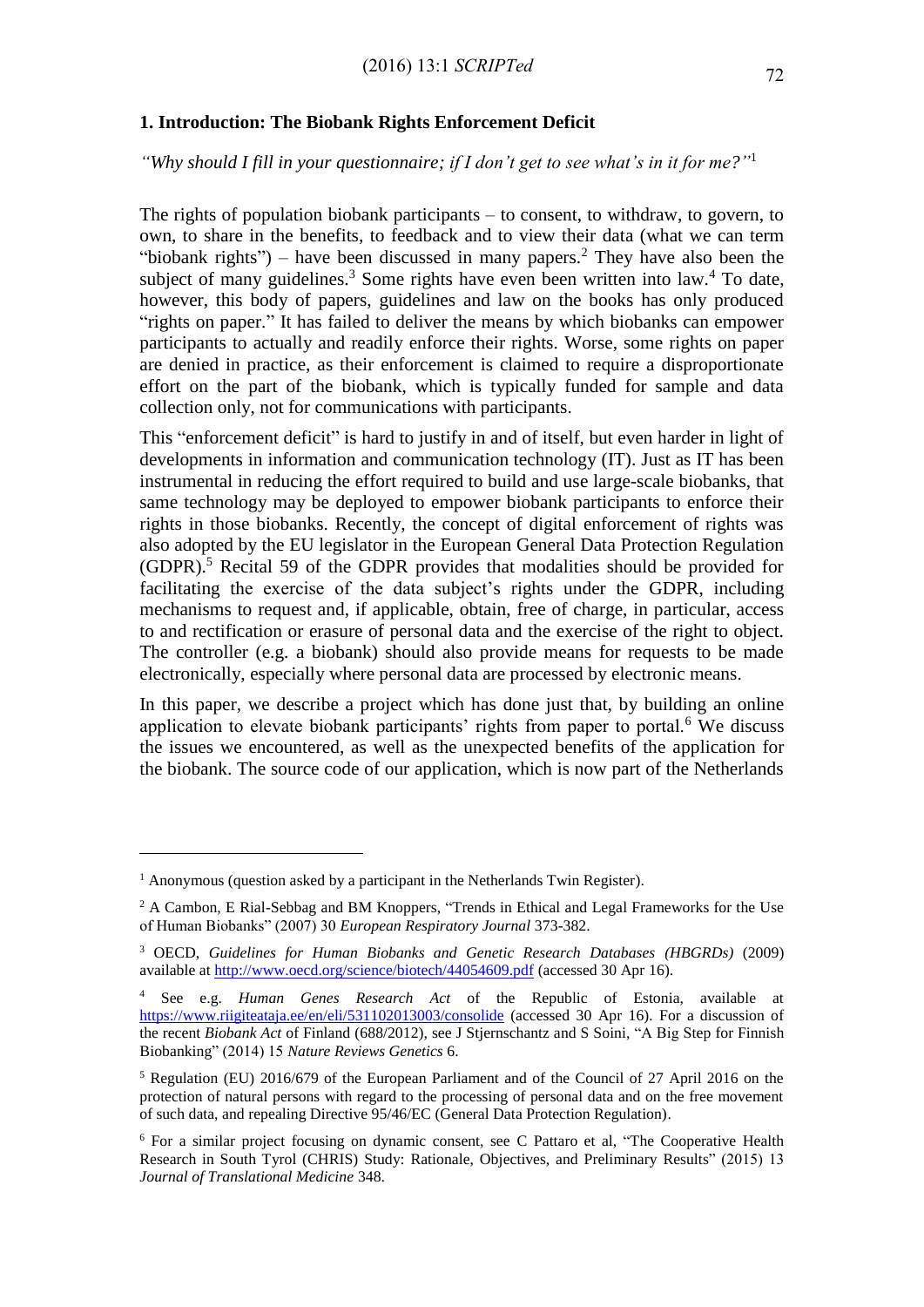Biobanking and Biomolecular Research Infrastructure  $(BBMRI-NL)^7$  is, under certain conditions, available to population biobanks worldwide. We submit that rather than invoking the traditional statutory research exemption to fend off the exercise of biobank rights, biobanks might want to move forward and use IT to enhance their participants' rights by building them into their infrastructure through an online portal, a move which has not escaped the notice of *Nature*. 8

# **2. Building Biobank Rights into the Biobank Infrastructure**

Our project was funded by BBMRI-NL. The remit of BBMRI-NL is to build a biobanking research infrastructure, with due regard to the associated legal issues. Rather than funding traditional legal research, BBMRI-NL chose to explore the building of a legal *infrastructure*, as a complement to its *research* infrastructure, for several reasons.

First, *to walk the talk*. It was considered ethically untenable to build a sustainable research infrastructure on the back of data and samples of participants without offering them a proper place in this infrastructure. Second, *to maintain trust*. In order to maintain trust, biobanks have to address the current asymmetry between high-tech digital biobanks on the one hand and participants with pen, paper and stamped envelopes on the other hand. Third, *because biobanks now can*. Current legislation qualifies the unabated enforcement of biobank rights, partly on the ground that honouring such rights poses a disproportionate burden on the biobank. Developments in IT now challenge this assertion somewhat, although IT solutions will require additional funding. Fourth, *to face Facebook*. Developments in social media enable further empowerment of research participants and have raised the expectations of new generations of biobank participants, as regards the availability, transparency, tracking, tracing, sharing, linking, logging and controlling of their data.<sup>9</sup> Denying biobank participants the settings, options and tools they can readily exercise on social media platforms (on which they may share data that is just as sensitive as the data they provide to a biobank) might become increasingly hard to justify. Fifth, *to promote personal health management*: connecting biobanks and their participants through a portal could foster the advent of personalised medicine, personalised public health and the integration of research and cure. Sixth, *to enhance self-reporting into the biobank.*  Establishing a two-way online communication channel between biobanks and their participants would open up avenues for uploading and tapping quantified self-data. Seventh, *to show society value for tax money*. While it does not constitute a patent, a product or a spin-off company, an application for feedback and access to personalised

<u>.</u>

<sup>7</sup> BBMRI-NL, available at <https://www.bbmri.nl/> (accessed 30 Apr 16). The Biobanking and BioMolecular resources Research Infrastructure - European Resources Research Infrastructure Consortium (BBMRI-ERIC) is a European organisation established under the ERIC legal framework, funded by yearly membership fees. Members of BBMRI-ERIC are Member States, third countries, as well as intergovernmental organisations. The purpose of BBMRI-ERIC is to establish, operate and develop a pan-European distributed research infrastructure of biobanks and biomolecular resources in order to facilitate the access to resources as well as facilities and support high quality biomolecular and medical research.

<sup>8</sup> Nature (Editorial), "Privacy in the Digital Age" (2013) 497 *Nature* 287, available at <http://www.nature.com/news/privacy-in-the-digital-age-1.12978> (accessed 30 Apr 16).

<sup>9</sup> J Kaye et al, "From Patients to Partners: Participant-Centric Initiatives in Biomedical Research" (2012) 13 *Nature Reviews Genetics* 371-376.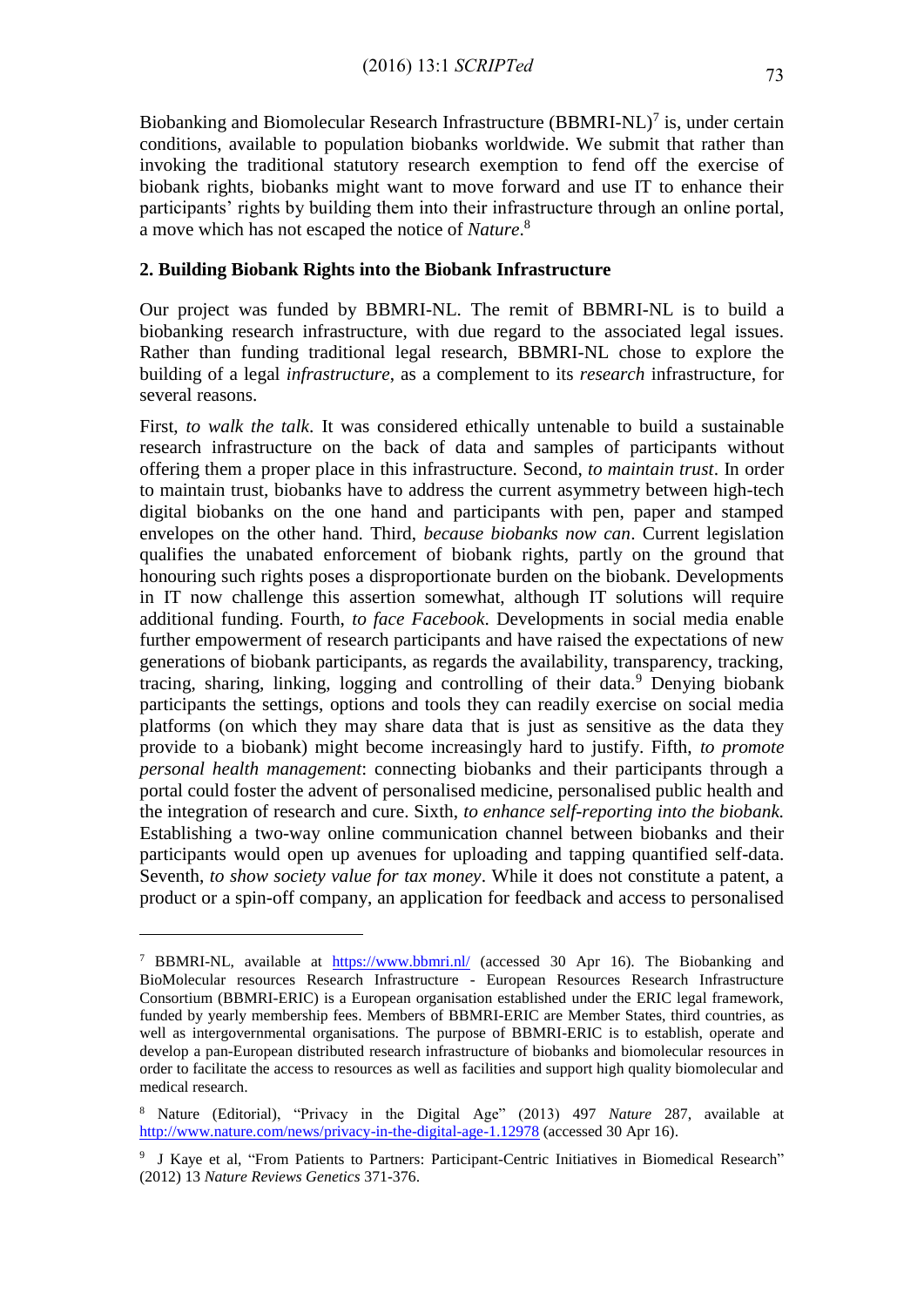health information does represent value for the biobank participants. As such, it would help biobanks meet the societal requirement that their datasets and scientific output be valorised for the benefit of the public. Finally, *to be compliant*. As discussed above, the recently adopted EU General Data Protection Regulation provides that controllers of personal data (such as biobanks) shall facilitate the exercise of data subject rights. In the Chapter on Transparency and Modalities, the GDPR lists a series of data subject rights which could be of relevance to biobanks processing personal data, such as the right to information, right to (withdraw) consent, the right of access and the right to erasure ("right to be forgotten").<sup>10</sup> Notably, the Regulation allows for derogations from these rights in the context and in the interest of scientific research; however, only in so far as such rights are likely to render impossible or seriously impair the achievement of the specific purposes, and such derogations are necessary for the fulfilment of those purposes*.*

#### **3. MyBiobank**

In order to enable the transformation of a static, one-off biobank-participant relationship into a dynamic, ongoing participation, BBMRI-NL decided to enhance the rights of biobank participants by developing an application in the form of a portal: "MyBiobank." This application should enable biobank participants to actually and readily enforce their biobank rights. The concept of biobank rights-enhancing technologies is rooted in data protection law, which proscribes the use of so-called "Privacy Enhancing Technologies" (PET) to help meet the goal of the law, i.e. to protect personal data against unauthorised use. In our project, we explored the potential application of the concept of PET to other biobank rights, such as the right to consent and the right to withdraw, by developing Consent Enhancing Applications; the right to access, correct and supplement data, by developing "Access Enhancing Applications"; and the right to feedback, by developing "Feedback Enhancing Applications." Evidently, the application was to meet certain fundamental IT requirements pertaining to authentication, verification, data-integrity and security.

The portal was developed for the Netherlands Twin Register (NTR). Established in 1987 at the Vrije Universiteit Amsterdam, the NTR prospectively studies twins and their family members to gain insights into the influence of genes and environment on the development, health and behaviour of children (e.g. motor development, school achievement, behavioural problems such as anxiety and ADHD), and on outcome variables in adolescence and adulthood, including somatic and mental health (diabetes, depression), lifestyle, personality and ageing. NTR participants take part in surveys and other studies, including a large biobank project, and data of more than 70,000 young twins and their siblings have been collected from their teachers and parents. In older adolescents and adults, data have been collected in over 25,000 twins, their siblings, spouses, parents and adult offspring over a period of 25 years.<sup>11</sup>

<u>.</u>

<sup>&</sup>lt;sup>10</sup> See note 5 above.

<sup>&</sup>lt;sup>11</sup> G Willemsen et al, "The Adult Netherlands Twin Register: Twenty-Five Years of Survey and Biological Data Collection" (2013) 16 *Twin Research and Human Genetics* 271-281.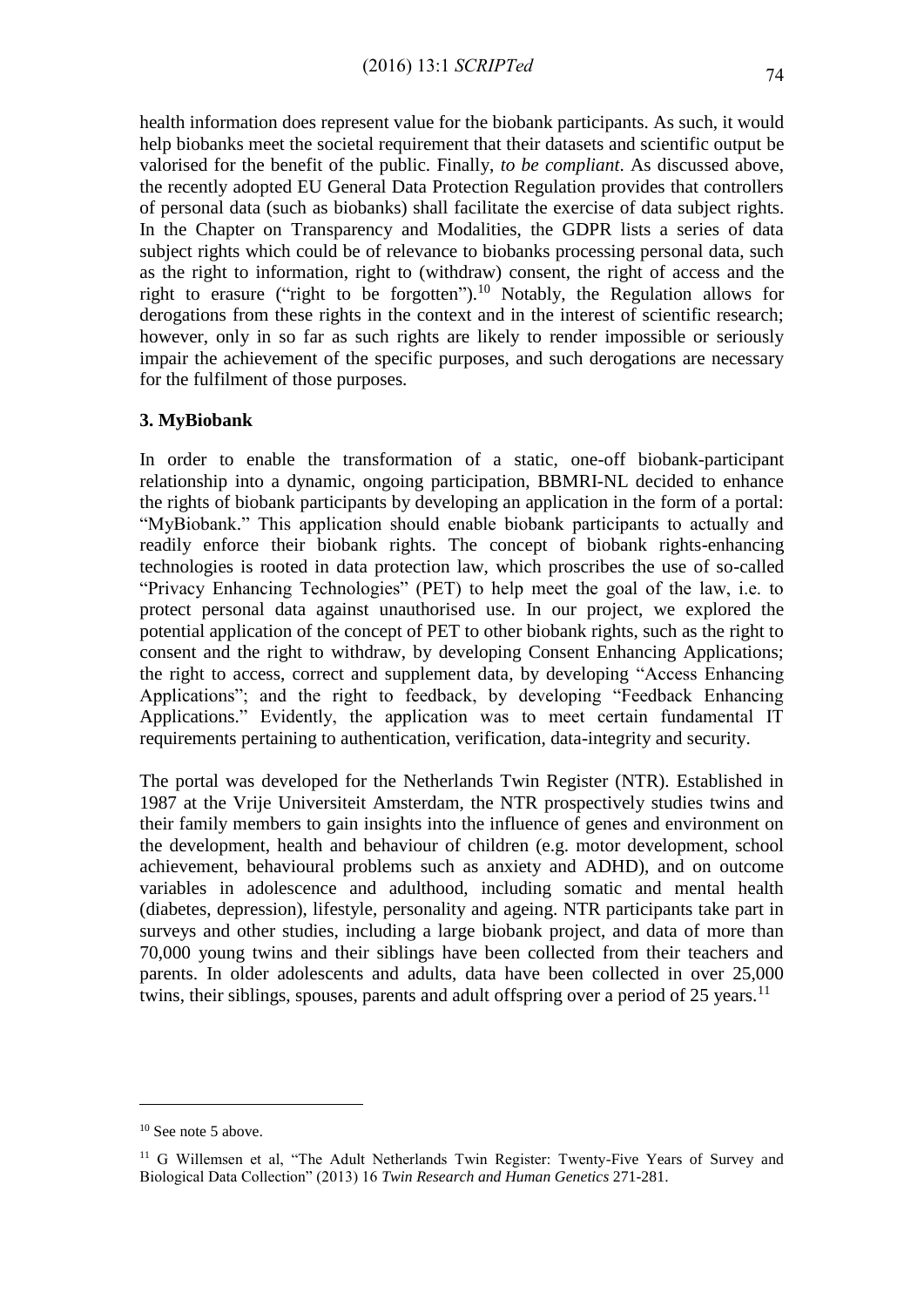# **4. Approach**

To develop the portal, we took the following approach. First, we mapped the data content, IT architecture, information streams, wishes, obligations, possibilities and impossibilities of the NTR. Secondly, we identified the participant' biobank rights through legal analysis of the pertinent statutes, regulations, case law and consent forms. Thirdly, we converted these rights into a set of legal specifications for the "MyBiobank-App." This web application was then designed, tested, pre-released, and validated, including users' tests, as per the technical specifications. We secured compliance with fundamental IT requirements pertaining to authentication, verification, data integrity, and data security. Finally, the design was set up in such a way as to allow for easy roll-out over other population biobanks and so become an integral part of the BBMRI infrastructure in the Netherlands and the European Union.

# **5. Use Cases**

The functional design of the system was built on the basis of a number of use cases, which distinguished between two perspectives: the NTR Participants and the NTR Researchers, the latter including both researchers and IT personnel. From the participants' perspective, the portal was intended to enable the following: to provide a secure, personal website; to enable access to prepared reports on research findings; to view resultant publications; to get an overview of pending and completed questionnaires; to link to active questionnaires; and to update contact details for administrative purposes. From the researchers' perspective, the portal was intended to provide a safe, administrative web environment, a channel for communication (e.g. to report changes in address), access for participants to new surveys and questionnaires, linking publications to a participant's participation in particular studies, linking publications to studies and an SSL-certified website with sound digital rights management and no online storage of identifying data, using open source software and open standards.

# **6. Legal Specifications**

Based on the legal analysis of the pertinent statutes, regulations and case law, we mapped the features that a portal for population cohorts and biobanks would have to offer in general. This initial design of a generic template would have to include the functionalities set forth in Table 1: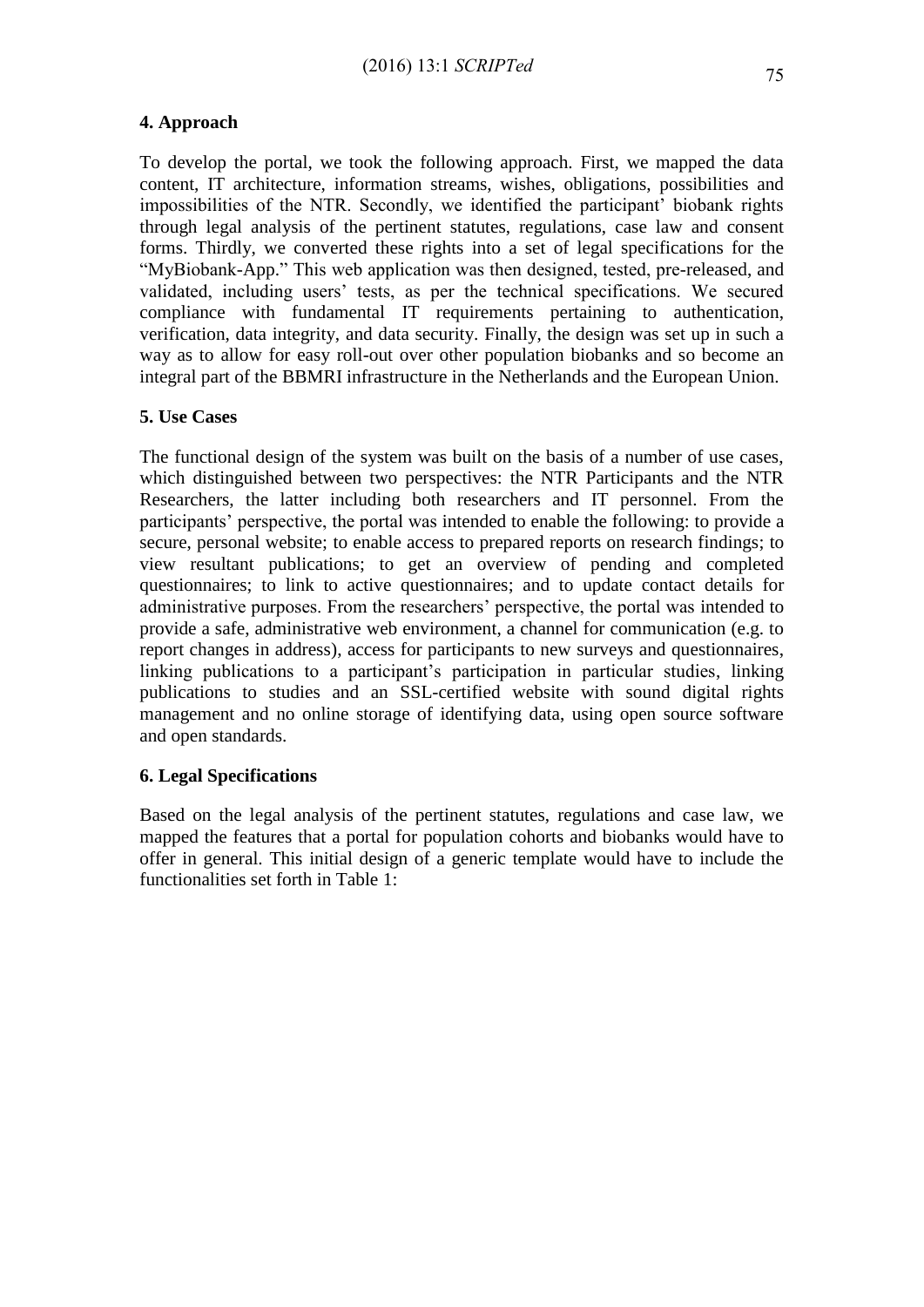|                                                                                                                                                               | MyBiobank   Account   Log in (username-password)   Contact   Search   RSS Alerts                                                                                           |                                                                                                                                                                                                                                                       |                                                                                              |                                                                                                                                                                                                                                                                 |
|---------------------------------------------------------------------------------------------------------------------------------------------------------------|----------------------------------------------------------------------------------------------------------------------------------------------------------------------------|-------------------------------------------------------------------------------------------------------------------------------------------------------------------------------------------------------------------------------------------------------|----------------------------------------------------------------------------------------------|-----------------------------------------------------------------------------------------------------------------------------------------------------------------------------------------------------------------------------------------------------------------|
| <b>ACCESS TO</b><br>PARTICIPANT'S<br><b>BIOBANK</b><br><b>DOCUMENTATION</b>                                                                                   | <b>FEEDBACK OF</b><br><b>PHYSICAL</b><br><b>MEASUREMENTS</b>                                                                                                               | <b>FEEDBACK OF</b><br><b>STUDY</b><br><b>OUTCOMES &amp;</b><br><b>ACCESS TO</b><br><b>QUESTIONNAIRE</b><br><b>DATA</b>                                                                                                                                | <b>UPDATES OF</b><br><b>QUESTIONNAIRE</b><br><b>DATA</b>                                     | <b>INFORMATION</b><br>& CONSENT<br><b>FOR NEW</b><br><b>STUDIES</b>                                                                                                                                                                                             |
| - Biobank Information<br>Letter;<br>- Biobank Protocol;<br>- Participant<br>Recruitment Letter;<br>- Biobank IRB<br>approval; - Consent<br>Letter (template). | Survey outcomes:<br>e.g. scores on<br>personality scales.<br>Physical<br>measurements, e.g.<br>blood pressure,<br>cholesterol, BMI,<br>ECG, cholesterol,<br>blood pressure | - Overall study<br>results based on the<br>data collected among<br>participants<br>- Odds ratios derived<br>from genetic data;<br>- Overview of<br>completed<br>questionnaires and<br>projects, aggregate<br>results, publications<br>and statistics. | - Invitation to new<br>online<br>questionnaires<br>- Online submission<br>of questionnaires. | Access to<br>completed and<br>current studies;<br>Invitation to new<br>studies; - study<br>information; -<br>research ethics<br>committee<br>approval;<br>- study<br>information<br>- (re-)consent;<br>- consent for<br>Record Linkage to<br>health registries. |

### **Table 1. Initial design for digital biobank rights portal.**

# **7. Legal Complications**

We then applied the legal requirements in this generic template to the specific characteristics of the NTR. We found that the generic design had to be amended in various aspects, reflecting the nature of the data present in the NTR, the outcome of further legal analysis, technical requirements and policy considerations, as summarised below.

# *7.1 The right not to know*

1

As to the legal specifications, the design of the portal had to take into account (and in fact, was to be built upon) the "right not to know."<sup>12</sup> Consequently, the application is set up in such a way that it is up to the participants to decide whether they want to access their data. The application contains various layers prior to providing access to participants' personal data to make sure the right not to know is respected. Further, the portal had to contain a disclaimer to make clear to participants that the portal is not a substitute for their own healthcare providers.

<sup>12</sup> See e.g. R Chadwick, M Levitt and D Shickle, *The Right to Know and the Right Not to Know: Genetic Privacy and Responsibility, 2nd ed* (Cambridge: CUP, 2014).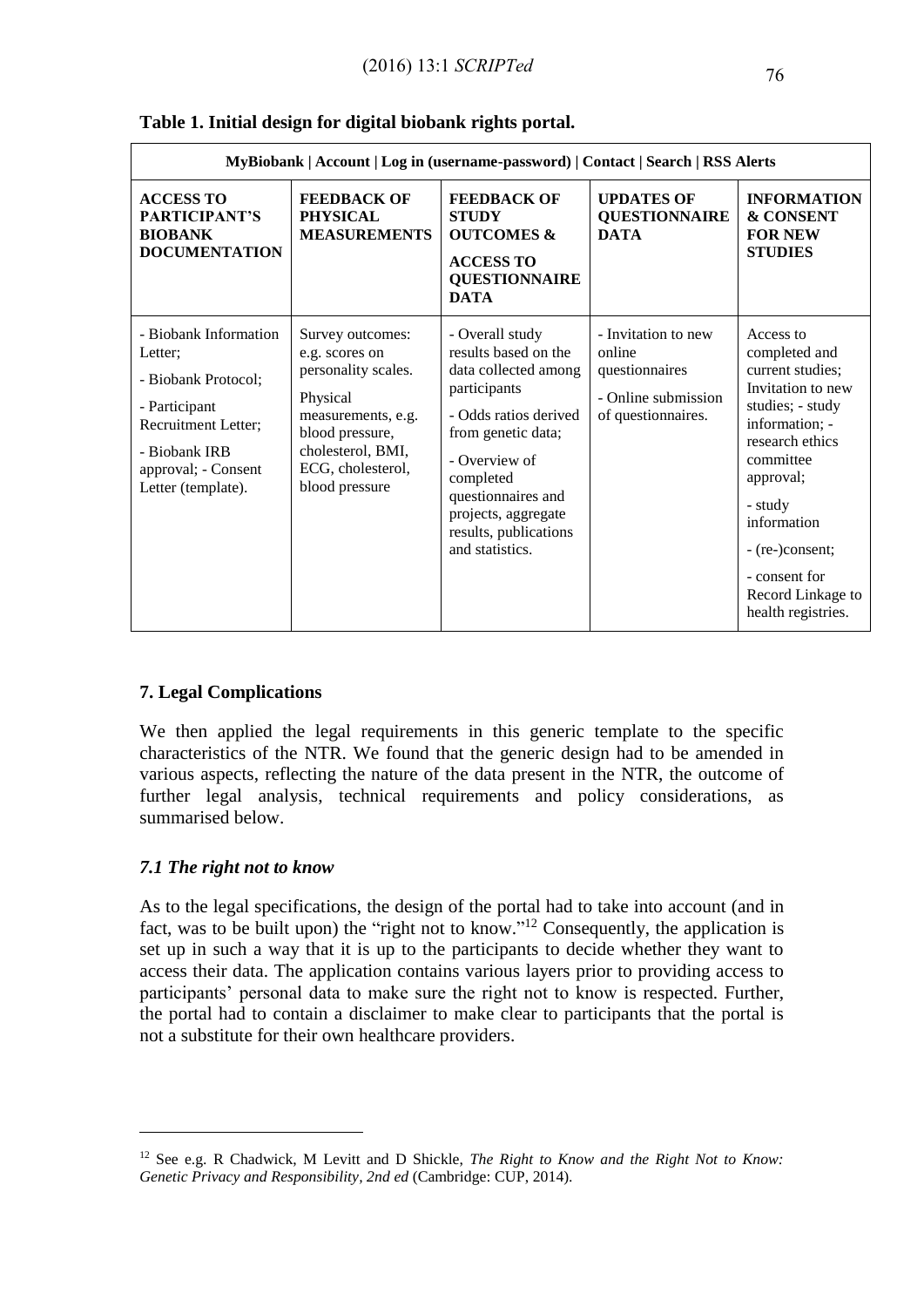# *7.2 Pull, no pushing*

The Dutch law on the doctor-patient contract and ancillary laws on the provision of medical (specialist) care and counselling restrict the provision of medical counsel and care to qualified healthcare providers (e.g. genetic counselling is restricted to a limited number of certified academic centres). A population biobank is, typically, not a qualifying doctor and its participants are not (yet) patients with an expressed demand for care, so rather than pushing the information, the architecture of the portal reinforces the concept that participants who so desire, can "pull" the information from the portal.

# *7.3 No genetic data*

As per the signed consent forms, the NTR does not provide feedback on genetic data. The rationale for this non-disclosure policy is that feeding back genetic test results to biobank participants would require the biobank to assume the role of a clinical geneticist. Statutory standards of clinical care would require results that are analytically and clinically valid and have clinical utility. The assessment of analytical validity would require the performance of independent confirmatory testing. Clinical validity refers to the quality and quantity of empirical evidence regarding the association between a genotype and a particular clinical outcome. The interpretation of reported associations requires a chain of evidence substantiating the validity of the association found in a single initial study.<sup>13</sup> Results that do not meet this basic prerequisite do not constitute "information."<sup>14</sup> In addition, the broad array of new genome-scale tests has led to the discovery of multiple abnormal or "unexpected findings" that are analogous to the so-called "incidentalomas" that are often discovered in radiological studies.<sup>15</sup> Lacking clinical competence and professional clinical qualifications, biobank researchers would be overwhelmed by the complexity of pursuing all sorts of genomic measures. And, as even regular healthcare providers lack training and expertise in the interpretation of genetic research results, a biobank participant might be subjected to iatropic pathology, including multiple unnecessary follow-up tests. In view of the foregoing, no genetic data is fed back to the participants through the portal.

# *7.4 The right to withdraw*

1

The thorniest legal issue was the right to withdraw. The right to withdraw is a fundamental right in biomedical research, but current Dutch law provides for a research exemption, to the effect that the right to have personal data erased from historic, statistical and scientific databases is qualified. The NTR does allow its participants to withdraw from the study, by a written statement by regular mail or email. Providing participants with a digital button to withdraw their consent to

<sup>&</sup>lt;sup>13</sup> V Ravitsky and BS Wilfond, "Disclosing Individual Genetic Results to Research Participants" (2006) 6 *American Journal of Bioethics* 8-17.

<sup>&</sup>lt;sup>14</sup> JA Bovenberg et al, "Your Biobank, Your Doctor? The Right to Full Disclosure of Population Biobank Findings" (2009) 5 *Journal of Genomics*, *Society and Policy* 55-79.

<sup>&</sup>lt;sup>15</sup> IS Kohane, DR Masys and RB Altman, "The Incidentalome: A Threat to Genomic Medicine" (2006) 296 *Journal of the American Medical Association* 212-215.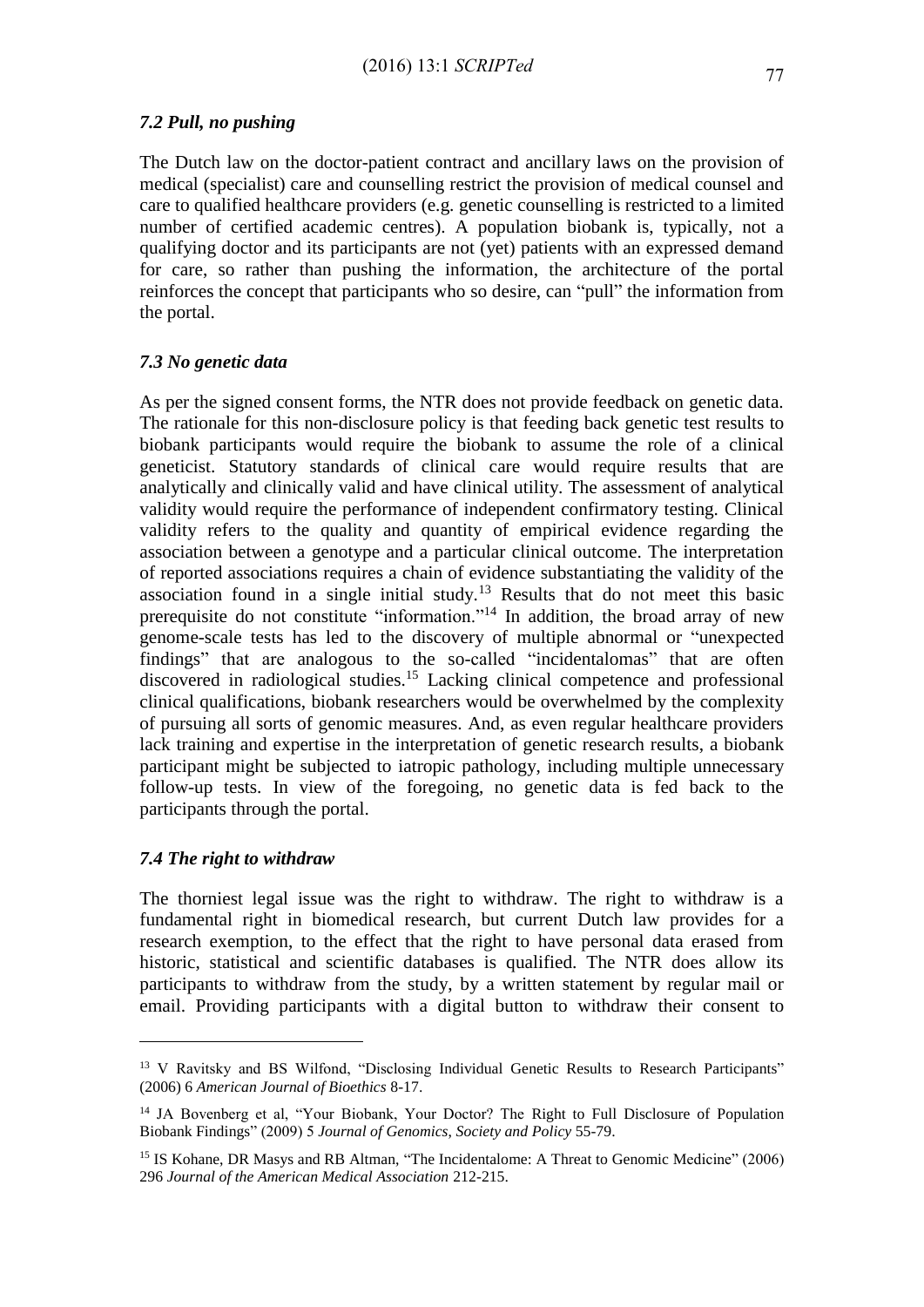participation and their personal data would expose the datasets to the risk of being depleted by a mouse click. This would compromise not only data integrity, but also scientific rigour and justifiable demands for replication of findings. To uphold data integrity and scientific standards, therefore, it was agreed to leave the withdraw feature out of the portal, a decision which can be legally justified with reference to the statutory research exemption and which left the participants' "paper right" to withdraw intact. These legal and policy considerations seem to fall in line with similar room for derogations of the right to erasure laid down in the EU General Data Protection Regulation. Pursuant to Article 17 of the GDPR, a data subject (e.g. a biobank participant) shall have the right to obtain from the data controller (the biobank) "the erasure of personal data concerning him or her without undue delay and the controller shall have the obligation to erase personal data without undue delay."<sup>16</sup> This right shall not apply, however, to the extent that processing is necessary for scientific research purposes, in so far as the right to erasure is likely to render impossible or seriously impair the achievement of the objectives of that processing.<sup>17</sup> As granting participants a right to have their personal data erased from its datasets could seriously impair the objectives of the NTR – *a fortiori* when such a right could be exercised electronically – it was left out from the eventual design of MyBiobank.

#### *7.5 Disclaimer*

Last but not least, the portal was to avoid "therapeutic misconception"<sup>18</sup> by the participants. As discussed above, the participants' biobank is not their doctor (or at least not yet). To that end, a disclaimer was written into the portal, at various stages of the viewing process, the pertinent part of which reads as follows:

#### *DISCLAIMER*

*… [I]n addition, please be advised that the reports amount neither to a medical diagnosis, nor to a medical prognosis, nor to the outcome of a population screening. If you have any complaints about your physical or mental health, you should contact your doctor. Participating in the Netherlands Twin Register and/or viewing your personal reports in MyBiobank is not a substitute for a visit to your doctor and not a substitute for your participation in a population screening programme.*<sup>19</sup>

1

 $16$  See note 5 above, Article 17 (1).

<sup>17</sup> *Ibid*, Article 17 (3)(d).

<sup>&</sup>lt;sup>18</sup> PS Appelbaum et al, "False Hopes and Best Data: Consent to Research and the Therapeutic Misconception" (1987) 17 *Hastings Center Report* 20-24.

<sup>&</sup>lt;sup>19</sup> JA Bovenberg et al, "Disclaimer" (2012), available for registered users at [http://www.mijnntr.nl](http://www.mijnntr.nl/) (accessed 30 Apr 16) (translated from Dutch).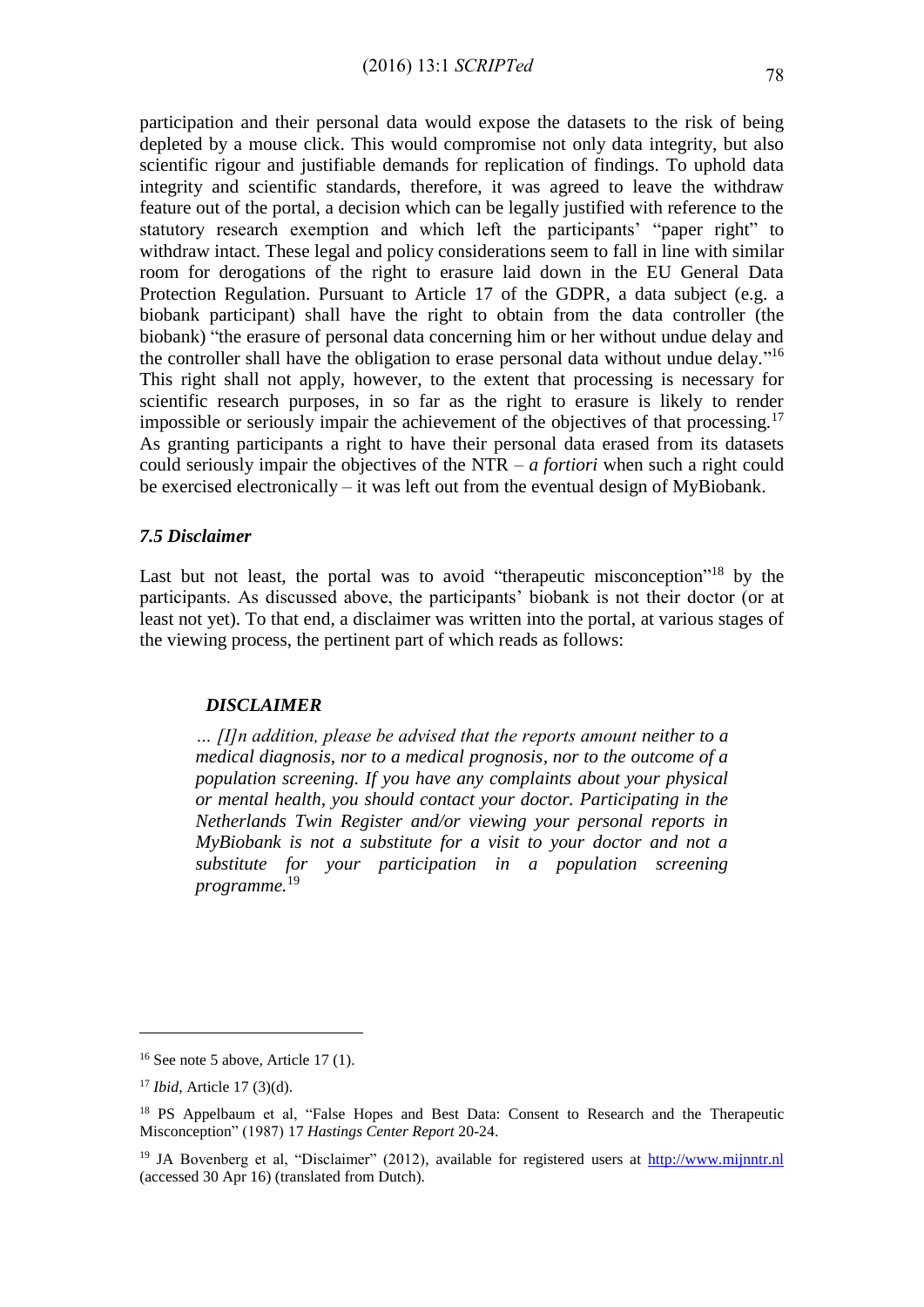# **8. Twin (Family) Complexities**

The legal complications for cross-sectional, non-family based studies were further compounded by the complexities of biobank studies that are carried out in families or in pedigrees, where data on one family member can be informative about the health risks of relatives, and by complexities in longitudinal projects. In twin families, the assessment of zygosity applies to both twins from a pair, though one of the twins may not want to be informed about the outcome. In projects that involve children, the issue is whether children are allowed to view the data provided about them by their parents. Is one parent allowed to view the data provided by the other parent? And how is this affected when children have reached adulthood? Making autonomy and privacy the overriding principles, it was decided that each individual would get access to the data he or she provided to the biobank. The parents of children will only receive information pertaining to what they have provided to the database themselves and their offspring will likewise only be able to access information they provided themselves. Of course, if family members want to, they can always compare their results, but whether they do so is their own decision.

# **9. Results**

On 10 February 2013, at a festive weekend celebrating 25 years of NTR, a beta version of the MyBiobank portal was presented to the NTR participants and many visitors indicated they looked forward to receive their login. The results can best be summarised in the form of the screenshots of the final version of the portal as it was approved for release on 1 July 2013 (Figure 1).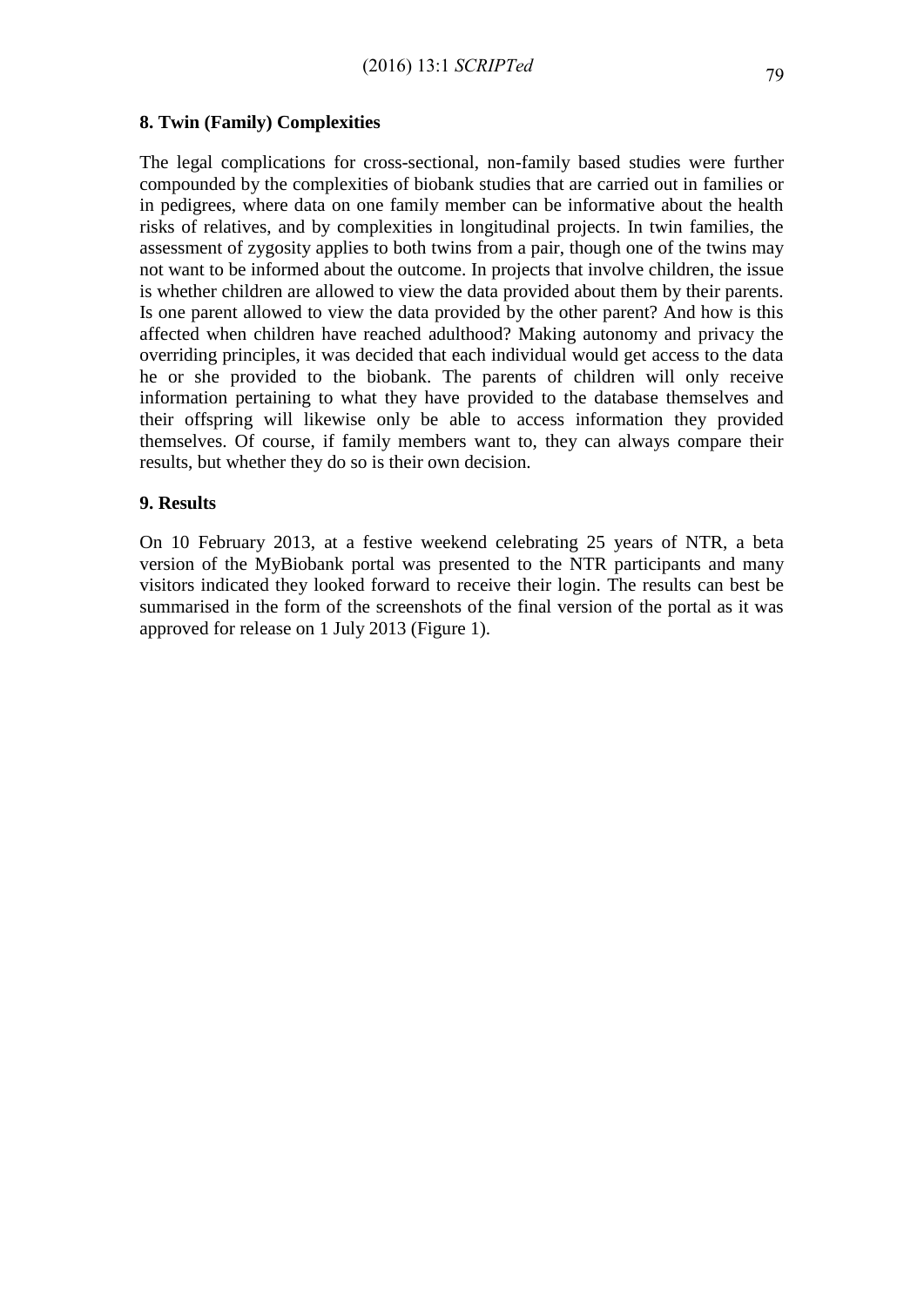| deelgenomen. Zoals een korte beschrijving van het onderzoek, algemene resultaten en gerelateerde<br>publicaties. Mocht u nog een openstaande uitnodiging voor een NTR vragenlijst hebben dan kunt u ook direct<br>via een link inloggen op de vragenlijst en deze invullen.                                                                                                                                                                                                                                                                                                                                                                                                                                                                                                                                                                                                                                                            | Als deelnemer van het Nederlands Tweelingen Register (NTR) heeft u vragenlijsten ingevuld en/of<br>deelgenomen aan specifieke projecten. Via het Mijn NTR portal kunt u rapportages inzien over de gegevens die<br>u heeft ingevold. U kunt hier verder meer informatie vinden over de onderzoeken waar u aan heeft |                                                                                                                                                                                                                                                                                                                                                                                                 |                                                                                                                                                                                                                                                                                                                                 |  |
|----------------------------------------------------------------------------------------------------------------------------------------------------------------------------------------------------------------------------------------------------------------------------------------------------------------------------------------------------------------------------------------------------------------------------------------------------------------------------------------------------------------------------------------------------------------------------------------------------------------------------------------------------------------------------------------------------------------------------------------------------------------------------------------------------------------------------------------------------------------------------------------------------------------------------------------|---------------------------------------------------------------------------------------------------------------------------------------------------------------------------------------------------------------------------------------------------------------------------------------------------------------------|-------------------------------------------------------------------------------------------------------------------------------------------------------------------------------------------------------------------------------------------------------------------------------------------------------------------------------------------------------------------------------------------------|---------------------------------------------------------------------------------------------------------------------------------------------------------------------------------------------------------------------------------------------------------------------------------------------------------------------------------|--|
| Voor meer informatie over het NTR verwijzen wij u naar Verdere informatie of onze algemene<br>website: www.tweelingenregister.org.                                                                                                                                                                                                                                                                                                                                                                                                                                                                                                                                                                                                                                                                                                                                                                                                     |                                                                                                                                                                                                                                                                                                                     |                                                                                                                                                                                                                                                                                                                                                                                                 |                                                                                                                                                                                                                                                                                                                                 |  |
| Mijn rapportages                                                                                                                                                                                                                                                                                                                                                                                                                                                                                                                                                                                                                                                                                                                                                                                                                                                                                                                       |                                                                                                                                                                                                                                                                                                                     | Mijn vragenlijsten                                                                                                                                                                                                                                                                                                                                                                              |                                                                                                                                                                                                                                                                                                                                 |  |
| Order min rapportages staan uw individuele rapportages op basis van de vragenlijsten en andere.<br>onderzoeken waar u aan heeft deelgenomen. Hieronder staan de twee meeste recente rapportages. Kilk op de<br>naam van een rapportage om deze te bekijken.<br>Voor een overzicht van al uw rapportages, klik hinr.                                                                                                                                                                                                                                                                                                                                                                                                                                                                                                                                                                                                                    |                                                                                                                                                                                                                                                                                                                     | Bi voorbaat hartelik dank voor uw hulp bi ons onderzoek.<br>Voor een overzicht van al uw onderzoeken, klik hier.                                                                                                                                                                                                                                                                                | Hieronder staan de meeste recente vragenlijsten, waar u een uitnodiging voor heeft gehad en die momenteel<br>nog voor u openstaan. Wij hopen dat u bereid bent om ook aan dit onderzoek mee te werken. Via de<br>onderstaande link kunt de vragenlijst openen en invullen. U bent dan automatisch op de juiste manier ingelogd. |  |
| Tital                                                                                                                                                                                                                                                                                                                                                                                                                                                                                                                                                                                                                                                                                                                                                                                                                                                                                                                                  |                                                                                                                                                                                                                                                                                                                     | Tital                                                                                                                                                                                                                                                                                                                                                                                           |                                                                                                                                                                                                                                                                                                                                 |  |
| Rapportage Tandarts                                                                                                                                                                                                                                                                                                                                                                                                                                                                                                                                                                                                                                                                                                                                                                                                                                                                                                                    | a.                                                                                                                                                                                                                                                                                                                  | Test vraperlist                                                                                                                                                                                                                                                                                                                                                                                 | l al                                                                                                                                                                                                                                                                                                                            |  |
| Rapportage Migraire                                                                                                                                                                                                                                                                                                                                                                                                                                                                                                                                                                                                                                                                                                                                                                                                                                                                                                                    | a                                                                                                                                                                                                                                                                                                                   |                                                                                                                                                                                                                                                                                                                                                                                                 |                                                                                                                                                                                                                                                                                                                                 |  |
| Mijn onderzoeken<br>Onder mijn onderzoeken staan de onderzoeken waar u aan heeft deelgenomen of deelneemt. Hieronder staan                                                                                                                                                                                                                                                                                                                                                                                                                                                                                                                                                                                                                                                                                                                                                                                                             |                                                                                                                                                                                                                                                                                                                     |                                                                                                                                                                                                                                                                                                                                                                                                 |                                                                                                                                                                                                                                                                                                                                 |  |
| de twee meeste recente onderzoeken. Klik op de naam van een onderzoek om deze te bekijken.<br>Voor een overzicht van al uw onderzoeken, kilk hier.                                                                                                                                                                                                                                                                                                                                                                                                                                                                                                                                                                                                                                                                                                                                                                                     |                                                                                                                                                                                                                                                                                                                     |                                                                                                                                                                                                                                                                                                                                                                                                 |                                                                                                                                                                                                                                                                                                                                 |  |
| Titel                                                                                                                                                                                                                                                                                                                                                                                                                                                                                                                                                                                                                                                                                                                                                                                                                                                                                                                                  | i aj                                                                                                                                                                                                                                                                                                                |                                                                                                                                                                                                                                                                                                                                                                                                 |                                                                                                                                                                                                                                                                                                                                 |  |
|                                                                                                                                                                                                                                                                                                                                                                                                                                                                                                                                                                                                                                                                                                                                                                                                                                                                                                                                        |                                                                                                                                                                                                                                                                                                                     |                                                                                                                                                                                                                                                                                                                                                                                                 |                                                                                                                                                                                                                                                                                                                                 |  |
| Mijn rapportages (1) Mijn onderzoeken<br><b>Mijn vragenijsten</b><br><b>Start</b>                                                                                                                                                                                                                                                                                                                                                                                                                                                                                                                                                                                                                                                                                                                                                                                                                                                      | Mijn gegevens                                                                                                                                                                                                                                                                                                       |                                                                                                                                                                                                                                                                                                                                                                                                 | 8<br>Migraine<br>₩                                                                                                                                                                                                                                                                                                              |  |
|                                                                                                                                                                                                                                                                                                                                                                                                                                                                                                                                                                                                                                                                                                                                                                                                                                                                                                                                        |                                                                                                                                                                                                                                                                                                                     | Algemeen                                                                                                                                                                                                                                                                                                                                                                                        | Saturday 29 June                                                                                                                                                                                                                                                                                                                |  |
| Beschrijving van het onderzoek                                                                                                                                                                                                                                                                                                                                                                                                                                                                                                                                                                                                                                                                                                                                                                                                                                                                                                         |                                                                                                                                                                                                                                                                                                                     | In 2013 heeft u als deelnemer van het Nederlands Tweelingen Register (NTR)<br>een vragenlijst ingevuid. De gestelde vragen gingen onder andere over uw<br>tandartsbezoek, angst voor de tandarts, hoofdpijn en andere pijnklachten.<br>Zo kunt u bijvoorbeeld zien welke pijnklachten het meeste voorkomen onder de<br>deelnemers van het NTR en of dit verschillend is voor mannen en vrouwen. |                                                                                                                                                                                                                                                                                                                                 |  |
| Onderzoek naar migraine<br>In 2002 en 2004 heeft u voor het Nederlands Tweelingen Register (NTR) een vragenijst ingevuld over<br>gezondheid, levensstijl en persoorlijkheid. Een onderdeel van de lijst ging over hoofdpijn. Hiermee heeft u,<br>samen met anderen, een bijdrage geleverd aan nieuwe inzichten in de factoren die een rol spelen bij hoofdpijn<br>en het ontwikkelen daarvan. Ook is hierdoor inzichtelijk geworden in hoeverre hoofdpijn, en migraine, wordt<br>bepaald door genetische invloeden en omgevingsinvloeden (bijv. eetgewoonten, levensstijl, etc.). Vender zijn in<br>de loop van de tijd ook genen gevonden die worden geassocieerd met hoofdpijn. Uw hulp heeft geleid tot deze<br>nieuwe inzichten. Hartelijk dank daarvoor!<br>Hieronder vindt u links naar wetenschappelijke publicaties die mede zijn gebaseerd op uw gegevens. Hiernaast<br>vindt u links naar interessante sites over hoofdpijn. |                                                                                                                                                                                                                                                                                                                     | Migraine<br>migraine.                                                                                                                                                                                                                                                                                                                                                                           | Een gedeelte van de vragenlijst ging specifiek over hoofdpijn en met name migraine. Onder Mijn Onderzoeken' vindt u meer<br>Informatie over het onderzoek naar hoofdpijn en migraine, en ziet u ook links naar interessante websi                                                                                               |  |
| · Over het NTR onderzook<br>· Ste over migraine<br>· Nederlandse Vereniging voor Neurologie<br>· Nederlandse Vereniging voor Hoofdpingstiënten<br>· International Headache Society                                                                                                                                                                                                                                                                                                                                                                                                                                                                                                                                                                                                                                                                                                                                                     |                                                                                                                                                                                                                                                                                                                     | Aantal per Leeftidscategorie<br>200<br>100                                                                                                                                                                                                                                                                                                                                                      |                                                                                                                                                                                                                                                                                                                                 |  |
|                                                                                                                                                                                                                                                                                                                                                                                                                                                                                                                                                                                                                                                                                                                                                                                                                                                                                                                                        |                                                                                                                                                                                                                                                                                                                     | Aantal Mannen III Aantal Vrouwen                                                                                                                                                                                                                                                                                                                                                                |                                                                                                                                                                                                                                                                                                                                 |  |
| <b>Publicaties</b><br>Genetische en Omgevingsinvloeden op Migraine                                                                                                                                                                                                                                                                                                                                                                                                                                                                                                                                                                                                                                                                                                                                                                                                                                                                     | « Terug                                                                                                                                                                                                                                                                                                             |                                                                                                                                                                                                                                                                                                                                                                                                 | in totaal hebben er 2659 personen meegedaan aan het onderzoek waarvan 1000 mannelijke deelnemers en 1659<br>vrouwelijke deelnemens. Deze personen variëren in keeftjd van 18 tot 78 jaar. Deze cijfers zijn samengevat in bovenst                                                                                               |  |

**Figure 1. A concept version of the MyBiobank (MyNTR) portal.** (a) Shows the overview participants see when they log into the MyNTR portal. They have the option to continue to their latest individual reports, the latest description of general research findings or continue to the questionnaire that is still open for completion. (b) Presents an overview of general research findings; in this particular example about migraine. (c) Shows an example of a personalised report that is based on data provided by the participants. For a full demonstration of the most recent version of the portal, the reader is encouraged to refer to the NTR website [\(http://www.tweelingenregister.org/portaldemo-en/\)](http://www.tweelingenregister.org/portaldemo-en/).

To date, approximately 15,000 participants have been invited to log-in to the portal and almost half of them have activated their access. Participants' responses have been very positive, with some sending emails to express their appreciation for the personal feedback. In the near future, the NTR will start a systematic study among their participants regarding their opinion and use of the MyBiobank portal.

# **10. Next Steps**

As both biobanks and biobank rights continue to evolve, MyBiobank is a work in progress and so is the science that provides its foundation and content. For example, as biobanks are being filled with a whole range of omics data, one day the portal could even help promote personal omics profiling, which is expected to benefit from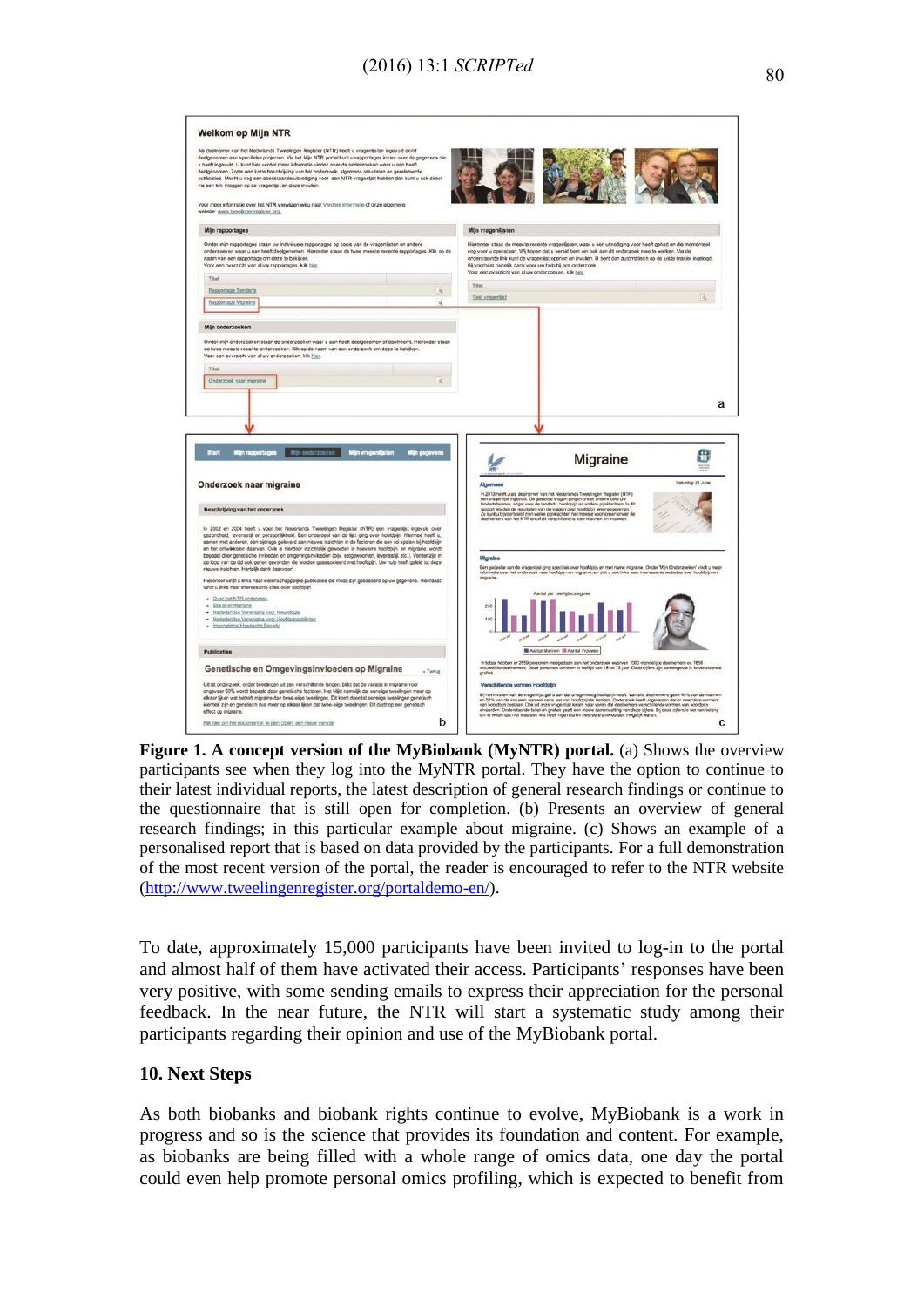combining genomic information with regular monitoring of physiological states by multiple high throughput methods.<sup>20</sup> Also, new technologies enable increasingly detailed forms of quantified self-reporting by participants. And as the role of the patient in medical research is expanding, $2<sup>1</sup>$  so might the role of the participant in biobank research. To keep track, the NTR will start monitoring uses and experiences among participants and researchers and seek ways for further enhancement. In addition, regulatory developments might call for further development, as the new EU General Data Protection Regulation grants upgraded control rights to data subjects over their personal data, notably the right to be forgotten and the right to data portability. To meet these challenges, BBMRI-NL has decided to fund the further development of MyBiobank, which started at the end of 2015.

#### **11. Source Code**

The portal was designed and built open source and as such is available for use by third party population biobanks, subject to the agreement on the mode and terms of implementation.<sup>22</sup>

#### **12. Conclusions**

<u>.</u>

To enable a more active involvement of participants in research, thereby addressing their rights as a participant, we designed and delivered a Biobank Rights Portal entitled "MyBiobank." MyBiobank enables participants in a population biobank: (i) to actually enforce their biobank rights (such as consent, information, information feedback, privacy, governance, and benefit sharing), with due regard to the statutory exemptions to these rights; and (ii) to enrich the biobank through self-reporting. On the flipside, MyBiobank provides biobanks with an online tool: (i) to reduce time and costs of organising and distributing questionnaires; (ii) to honour biobank rights and meeting statutory requirements; (iii) to build and maintain trust and transparency among participants, researchers, research ethics committees, supervisory authorities, funders and the public; (iv) promote participant engagement; (v) to "valorise" findings, knowledge and data; and (vi) to share benefits with participants by providing them with a digital avenue to get to see *"what's in it for him or her."* The current portal has been met with enthusiasm by participants and researchers alike. It will be further developed in response to technological progress, possibilities and social preferences regarding feedback of genetic information, as well as in response to novel regulatory requirements (notably the new EU General Data Protection Regulation), which demand additional control by data subjects over their personal data.

<sup>8)</sup> R Chen et al, "Personal Omics Profiling Reveals Dynamic Molecular and Medical Phenotypes" (2012) 148 *Cell* 1293-1307.

<sup>21</sup> M Anderson and K McCleary, "On the Path to a Science of Patient Input" (2016) 8 *Science Translational Medicine* 336.

<sup>&</sup>lt;sup>22</sup> Please address any inquiries in this respect to Jasper Bovenberg at  $i$  abovenberg @xs4all.nl.